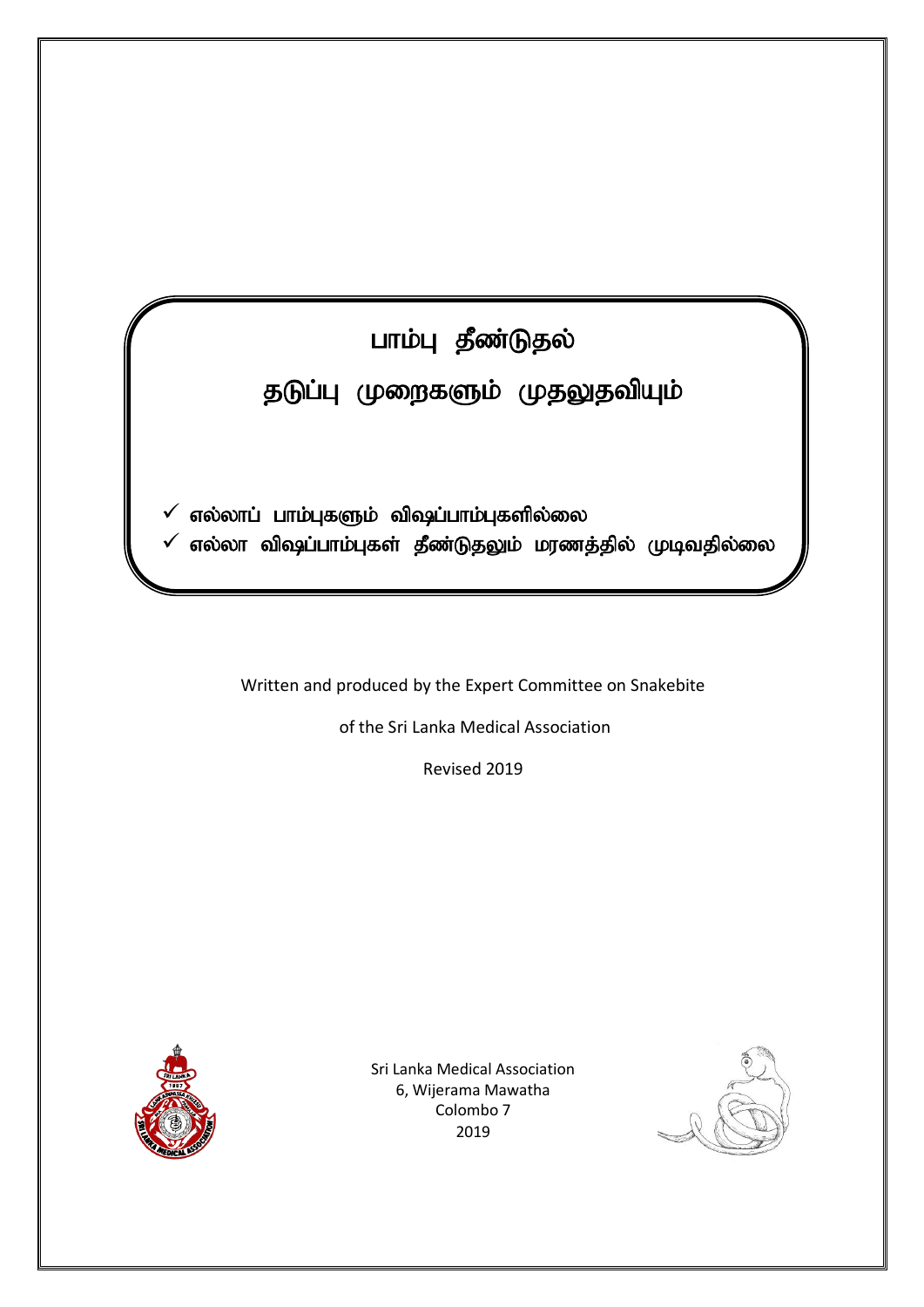#### <u>அறிமுகம்</u>

#### விஷப்பாம்பகள்

இலங்கையில் அதிக வகையான பாம்புகள் நிலம், சுத்தமான நீர், கடல் நீர் என்பவர்றில் வாம்கின்றன. எறக்காம 105 வகையான பாம்பகள் அடையாளங் காணப்பட்டு அறிக்கையிடப்பட்டுள்ளன. புதிய வகையான பாம்புகள் இன்னமும் கண்டுபிடிக்கப்பட்டுக் கொண்டிருக்கின்றன. இவற்றில் அநேகமானவை தீங்கு விளைவிக்கக் கூடியவை அல்ல. ஒரு சில வகையான பாம்புகள் மட்டுமே விஷமுள்ளவை எனவும், மருத்துவ ரீதியாக முக்கியமானவையாகவும் கருதப்படுகின்றன.

நிலங்களில் வாழும் 6 வகையான இனப்பாம்புகள் அதிகளவு விஷமுடைய பாம்புகளாக கருதப்படுகின்றன. இலங்கையில் அநேகமான மரணங்கள் இவ் வகையான பாம்புகளினாலேயே ஏற்படுகின்றன.

- 1. கண்ணாடி விரியன்
- 2. நாகபாம்பு
- 3. எண்ணைவிரியன்
- 4. எட்டடி விரியன்
- 5. கூனல் மூக்குப்புடையன்

## Merrem's hump nose viper

### Low land hump nose viper

மேலும் மூன்று வகையான இனப்பாம்புகள் அதிகளவு விஷமுடைய பாம்புகளாக கருதப்பட்ட போதிலும் அவற்றினால் எவ்வித மாண சம்பவங்களும் அறிக்கையிடப்படவில்லை. அவையாவன

- 1. கூனல் மூக்குப்புடையன (Millard's hump nose viper)
- 2. சுருட்டைப்பாம்பு
- 3. பச்சை விரியன் (Green pit viper)

இலங்கையில் காணப்படும் நிலங்களில் வாமும் ஒருவகையான பாம்பினம் மாக்கிரம் Sri Lankan keelback, Blossom Krait (*Rhabdophis ceylonensis*)  $\mathbb{R}$  $\mathbb{R}$ விஷமுடைய பாம்பினமாக கருதப்படுகின்றது. அவை தீண்டும் போது விஷமேற்றும் தன்மை காணப்படினும் உயிராபத்து ஏற்படுவதில்லை.

இலங்கையில் காணப்படும் அனைக்கு இனக்கடற்பாம்புகளும் அகிகளவு விஷமுடைய பாம்புகளாக கருதப்படுகின்றன. எனினும் இவ்வாறான பாம்புகள்<br>ஆக்ரோசமான பாம்புகளாக காணப்பட்டாலும். கோபமூட்டும் சந்தர்ப்பங்களில் பாம்புகளாக காணப்பட்டாலும், கோபமூட்டும் சந்தர்ப்பங்களில் தீண்டும் தன்மையுடையது. இலங்கையில் தற்போது 15 வகையான கடற்பாம்புகள்<br>கண்டுபிடிக்கப்பட்டுள்ளன. கடலிலும் ஆற்றிலும் வாழும் வளைந்த மூக்கு கண்டுபிடிக்கப்பட்டுள்ளன. கடலிலும் ஆற்றிலும் வாழும் வளைந்த மூக்கு கடற்பாம்பு(Enhydrina schistose) மிகவும் ஆக்குரோசமானது. இலங்கையில் வடபகுதி கரையோரங்களிலும் அதிகளவு விஷமுடைய கடற்பாம்பாக (Hydrophis viperinus) இன பாம்பகள் கருகப்படுகின்றன. Hydrophis இன பாம்ப கீண்டுகலின் மூலம் சில மரண சம்பவங்கள் ஏற்பட்டமையும் அறிக்கையிடப்பட்டுள்ளது. குறித்தளவு இனப்பாம்புகள் அதிக விஷம் கொண்டுள்ளதாக தவறான மதிப்பீடும் காணப்படுகின்றது. இவ்வகையான பாம்புகளினது நச்சுப்பற்கள் பின் வளைந்திருப்பதால் மனித உடலினுள் இவற்றால் முறையாக விஷத்தை செலுத்த<br>முடிவதில்லை. இவ் வகையான பாம்பின் தீண்டுதலினால் நோவும் வீக்கமும் கீண்டுகலினால் உண்டாகுமே தவிர மாணமேற்பட்டதாக ஆவணப்படுக்கப்படவில்லை. இலங்கையில் குறைந்தளவு மருத்துவரீதியான முக்கியத்துவம் உள்ள பாம்புகள், அவையாவன.

- 1. Cat snake  $(\text{strong} \text{ uniou})$
- 2. Sri Lankan coral snake (*Calliophis melanurus)*
- 3. கண்குத்திப்பாம்பு (*(Ahaetulla* spp.)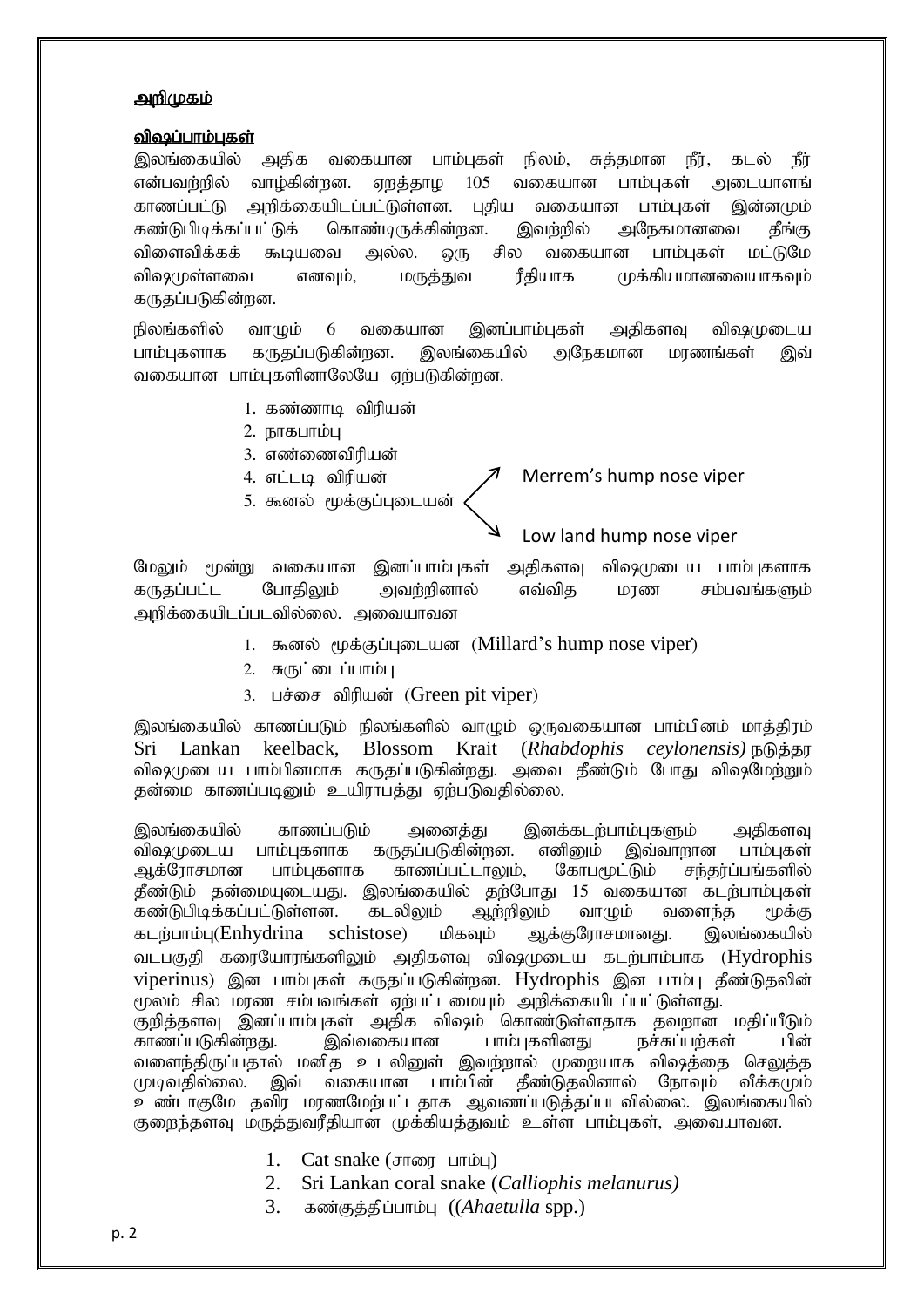- 4.  $\sigma$ கண்ணீர்ப்பாம்ப (Dog faced water snake) (*Cerberus rhynchops*)
- 5. Gerard's water snake *(Gerarda prevostianus)*
- 6. Ling ight in Flying snake (*Chrysopelea* spp.)

#### தடுப்பு முறைகள்

பொதுவாக நிலங்களில் வாழும் விஷமுடைய பாம்புகள் மனிகர்கள் நடமாடும் பகுதிகளிலேயே அதிகளவில் காணப்படுகின்றன. பாம்பக்கடிக்கு உள்ளாகும் சந்தர்ப்பம் அதிகம் உள்ளவர்கள் சில தடுப்பு முறைகளை கையாள்வதன் மூலம் இந்நாட்டில் பாம்பு தீண்டுதலை குறைத்துக் கொள்ளலாம். பின்வரும் நடவடிக்கைகளை கையாள்வதற்கு அறிவுறுத்தப்பட்டுள்ளது. அவையாவன

- 1. பெரும்பாலான பாம்புக்கடிகள் கணுக்காலிற்கு கீழில் உள்ள பகுதிகளில்  $\tilde{g}$ ண்டுவதால், பாம்புகள் வசிக்கும் இடங்களில வேலை செய்யும் போதும், நடக்கும் போது சப்பாத்து அல்லது கணுக்கால் வரை மூடும் பாதரட்சைகள் (boots) அத்துடன் கணுக்கால் வரை நீளமுள்ள ஆடைகள் அணிந்து பாதுகாத்துக் கொள்ளவும். பாம்புகள் அதிகமாக உயர்ந்து வளர்ந்த புற்கள், பற்றைகள், காடுகள், விவசாய நிலங்கள் என்பவற்றில் காணப்படும்
- $2.$  இரவில் பாம்புகள் மீது மிதிப்பதை தவிர்க்க வெளிச்சம் (torch  $Light$ ) ஒன்றினை எடுத்துச் செல்லவும்
- 3. எறும்பு புற்றுகள், அடர்ந்த புதர்கள், மரக்குற்றிகளின் கீழ்ப்பக்கங்கள் மரப் பொந்துகள் போன்றவற்றினுள் கவலையினமாக கையை வைக்காகீர்கள். மக்கள் குடியிருக்கும் பகுதிகளிலுள்ள பாம்புகள் வசதியாக வாழக் கூடிய இடங்களை துப்பாவாக வைத்திருப்பதன் மூலம் எச்சரிக்கையாக இருங்கள். எறும்பு புற்றுகளை அழிக்கவும், மரப் பொந்துகளை நிரப்பவும் தரையில் விழுந்து கிடக்கும் மரங்கள், குற்றிகளை அகற்றவும். வேலை செய்யும் போது கற்பாறைகள் மரக்குற்றிகள் போன்றவற்றை அகற்றும் போது கவனம் செலுத்தவும். ஏனெனில் இவற்றின் கீழ் பாம்புகள் குடியிருக்கும். மரக்குற்றிகளை உருட்டி அகற்றும் போது உங்களை நோக்கி உருட்ட வேண்டும். இதன் மூலம் பாம்பிற்கும் உங்களிற்கும் இடையில் ஒரு தடை ஏற்படும்.
- 4. பாம்புகளை பற்றி சிறந்த அறிவுள்ளவர்களே பாம்புகளை கையாளவோ வேண்டும். இறநத்து போல் காணப்படும் பாம்பையும் மிகவும் அவதானமாக கையாள வேண்டும். ஏனெனில் அவை உயிருடன் காணப்படலாம். அக்குடன் இருந்த பாம்பகள் கூட காண்டர்பேரின் மூலம் கீண்ட வாய்ப்புள்ளது. வனவிலங்கு பாதுகாப்பின் அனுமதி இல்லாமல் பாம்புகள் வளர்ப்பதை தவிர்க்க வேண்டும்
- 5. குப்பை கூடங்கள் மற்றும் தேவையற்ற கமிவுகளை கிரமமாக அகற்றி நீங்கள் வாழும் இடங்களை சுத்தமாக வைத்திருப்பதுடன், பாம்பினை கவரும் பிராணிகளான எலி, தவளை போன்றவற்றையும் அகற்றுவது நல்லது.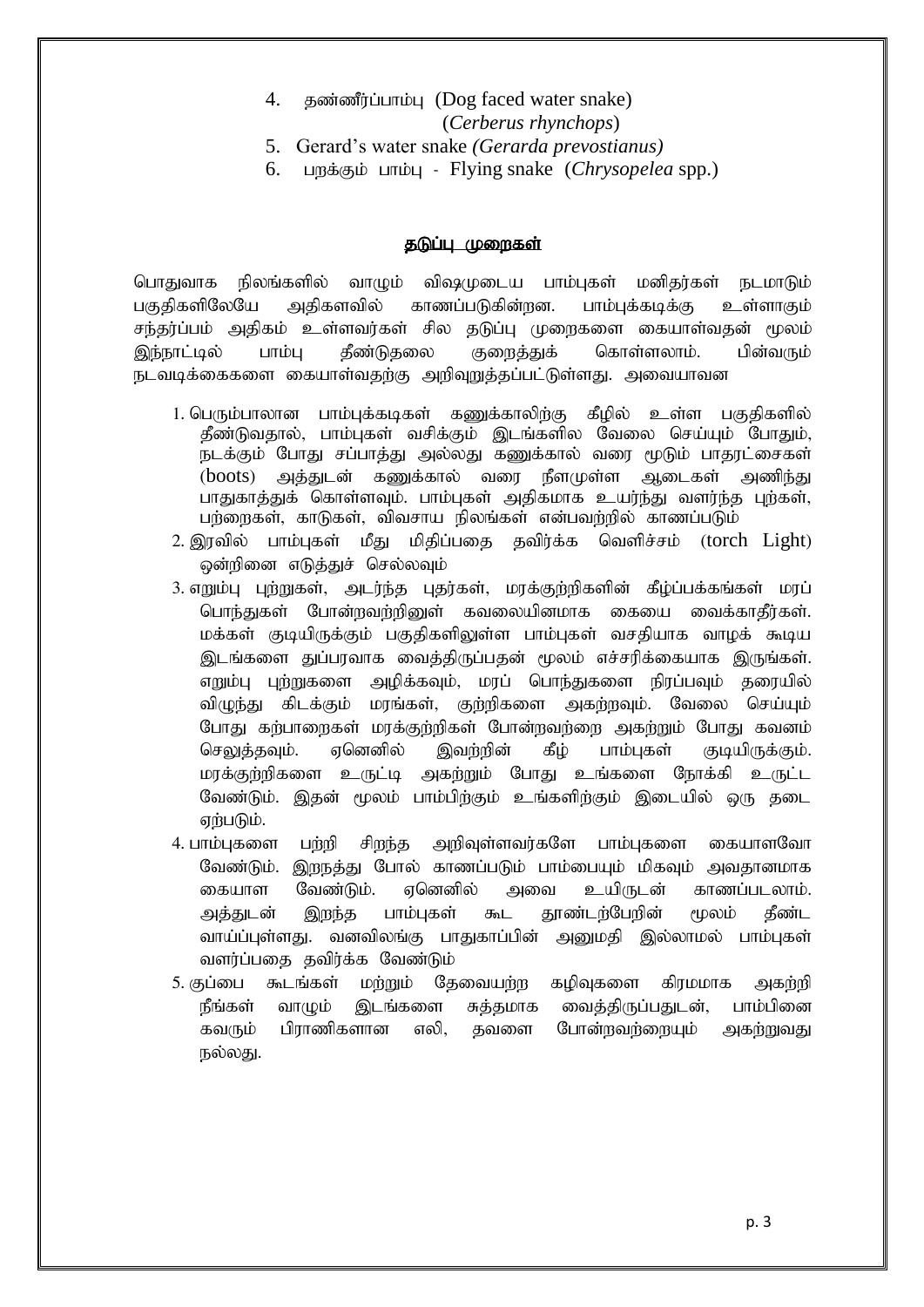#### பாம்பு தீண்டுதலின் முதலுதவி

p. 4

பாம்பு தீண்டுதலுக்கு ஆளானவர்களுக்கு பொருத்தமான முதலுதவிகள் அளிக்கப்பட வேண்டும்.உடலமைப்புக்குள் செலுத்தப்பட்ட விஷம் பரவுவதை தடுக்கவும், குறைக்கவும் அத்துடன் தீண்டுதலினால் ஏற்படக்கூடிய பாதகமான விளைவுகளை தடுக்கவும் இது உதவும். ஆபத்தான முதலுதவி ஆபத்தை ஏற்படுத்தக் கூடும்.

கீமே எளியகும் இலகவில் செய்யக்கூடியகும் பயனளிக்கக் கூடியதுமான கெடுகல் இல்லாததுமான வழிமுறைகள் சிபாரிசு செய்யப்பட்டுள்ளன.

- 1. பாம்பு தீண்டுதலை தொடர்ந்து, தீண்டப்பட்டவருக்கு பொதுவாக ஏற்படும் பிரதிபலிப்பு பயமாகும். அவருக்கு மரணம் ஏற்பட்டு விடுமோ என்ற பயம் ஏற்படலாம். அவருக்கு நம்பிக்கையூட்டக்கூடிய முறையில் விடயங்களை  $\sim$ தெளிவுபடுத்த $\sim$ வேண்டும். இதற்காக பின்வரும் $\mu$ க்கிய தரவுகளை அழுத்திக்  $\overline{\mathcal{F}}_n$ ந வேண்டும்.
	- $\checkmark$  அநேகமான பாம்புகள் விஷம் உள்ளவைகள் அல்ல
	- $\checkmark$  தீண்டிய பாம்பு விஷமுள்ளதாக இருந்தாலும் அது விஷத்தை .<br>உட்செலுக்காமலிருக்க முடியும். பல அடையாளங்கள் இருந்தாலும் விஷம் உடலினுள் புகுந்துவிட்டது என கருதலாகாது.
	- $\checkmark$  விஷம் உடபுகுந்தாலும் வைத்தியசாலைகளில் நற்பலனளிக்கக்கூடிய சிகிச்சை முறை உண்டு. இச் சிகிச்சைகள் பூரண குணத்தை காவல்லகு.
- 2. பாம்பினால் தீண்டப்பட்வரை பிரதானமாக தீண்டப்பட்ட அவயத்தை அசைவும்மு நிலையில் வைக்குக் கொள்ள வேண்டும் எனெனில்.
	- $\checkmark$  தீண்டப்பட்ட உறுப்பு அசைந்தால் பாம்பினால் உட்புகுத்தப்பட்ட .<br>விஷம் உடலினுள் மிக விரைவாக அகக்குரிஞ்ஞப்படும். எனவே தீண்டப்பட்டவரை அசையாது வைத்தாக வேண்டும். அவரை நடத்திச் செல்வதிலும் பார்க்க தூக்கிச் செல்வதே சிறந்தது.
	- $\checkmark$  உறுப்பை ஒரு துண்டு பலகை போன்ற கடினமான பொருளின் மேல்<br>மைத்துக்கட்டி அவ் உறுப்பை அசைவர்றதாக செய்வதால் அசைவற்றதாக உட்பகுந்த விஷம் அகச்சுறிஞ்ஞப்படுவதை தாமதப்படுத்தலாம். இது நோவை குறைப்பதற்கு உதவும்.
- 3. பாம்பு கடித்த இடத்தில் தோலின் மேலிருக்கும் விஷத்தை அகற்ற அவ்விடத்தை சவர்க்காரமும் நீரும் பாவித்து மெதுவாக கழுவ வேண்டும் அல்லது ஈரத்துணியால் துடைக்க வேண்டும்.
- 4. விஷப் பாம்பு தீண்டுதலிற்குப்பின் தீண்டப்பட்ட உறுப்பு வீங்குவது ஒரு பொதுவான விடயமாகும். அப்படி வீக்கம் ஏற்படின் அதனால் ஏற்படக்கூடிய பிரச்சினைகளை தடுக்க விரைவாக அணிந்திருக்கும் மோதிரம்,<br>வளையல்கள், பாதசரம்,நூல், இறுக்கமான உடுப்பு போன்றவற்றை அகற்ற வளையல்கள், பாதசரம்,நூல், இறுக்கமான வேண்டும்.
- 5. வலியை குறைக்க ''பரசிற்றமோல்'' (Paracetamol) பாவிக்கலாம்<br>6. பாம்பு கீண்டுகலுக்கு உள்ளானவரை :முடியமான வரை
- 6. பாம்பு தீண்டுதலுக்கு உள்ளானவரை முடியுமான வரை விரைவில்<br>வைக்கியசாலைக்கு கொண்டு செல்ல வேண்டும். பாம்புக்கடி எற்பட்ட வைத்தியசாலைக்கு கொண்டு குழ்நிலை பற்றிய தகவல்களை சரியாக வழங்குவதன் மூலம் பாம்பின் வகையை அடையாளம் காண உதவும் கையடக்கத் தொலைபேசி மூலம் பாம்பினை புகைப்படம் எடுப்பதன் மூலம் பாம்பின் வகையை இலகுவாக அடையாளம் காணலாம். சரியான மருத்துவ சிகிச்சையை அளிக்க பாம்பின் வகையை அடையாளம் காணுவது அவசியம். இதன் மூலம் கடிக்க பாம்பை வைத்தியசாலைக்கு கொண்டு செல்வது தேவையற்றது. உயிருள்ள அல்லது இறந்த பாம்புகளை மிகவும் அவதானத்துடன் கையாள வேண்டும்.
- 7. பாம்பு தீண்டுதல் ஏற்பட்டவருக்கு மூச்சுவிடுதலில் சிரமம் ஏற்படும் சந்தர்ப்பங்களில் வைத்தியசாலைக்கு எடுத்துச் செல்லும் வழியில் செயற்கை சுவாசத்தை (Mouth to Mouth or Bag  $\&$  mask) வழங்குவது நோயாளியின் உயிரை காப்பற்ற உதவும் முதலுதவி சிகிச்சை ஆகும். பொதுவாக இவ் பிரச்சினை (Krait) விரியன் இன பாம்புகளால் ஏற்படுகின்றது.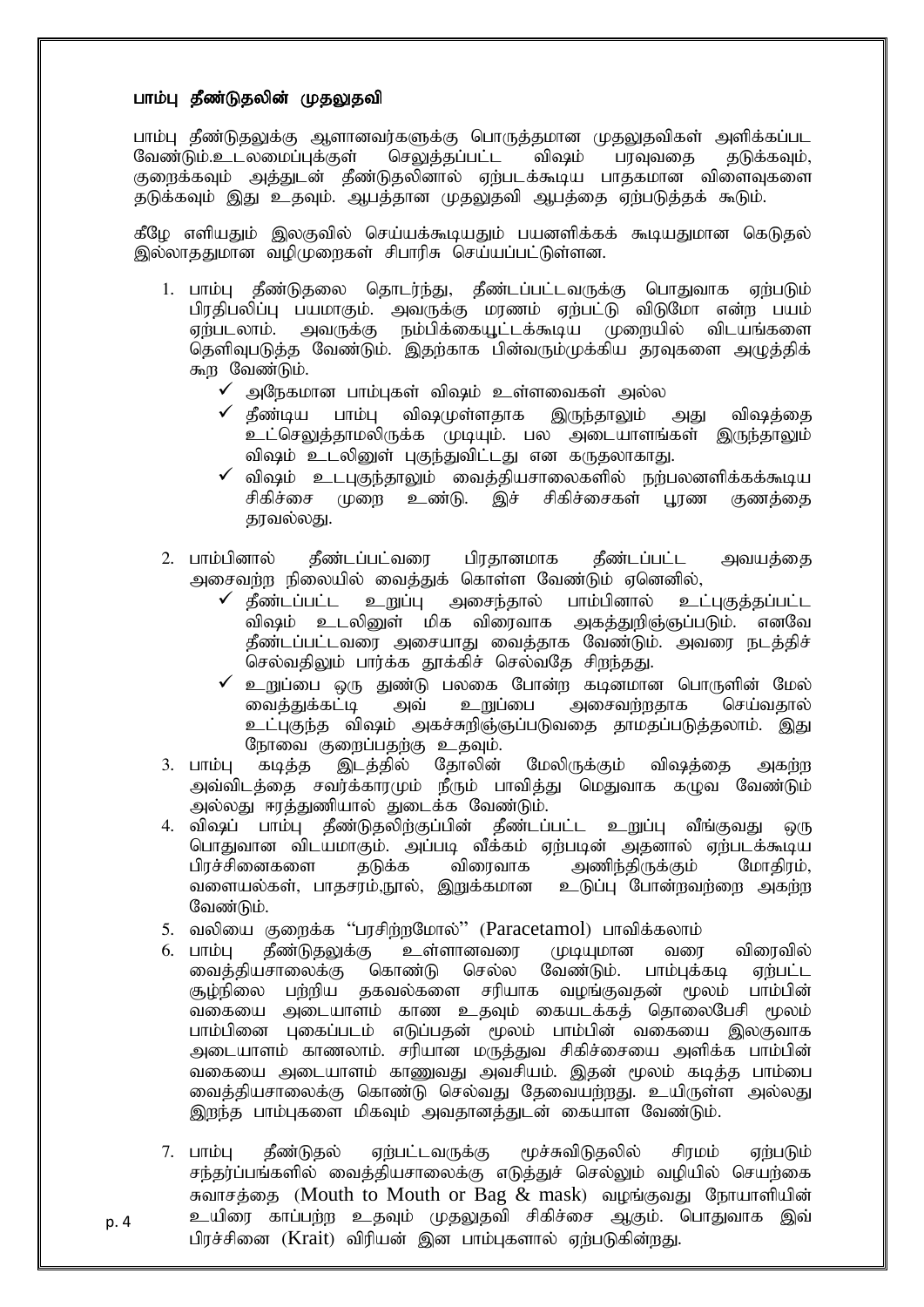#### தவிர்க்கப்பட வேண்டிய சில விடயங்கள்

- 1. தீண்டப்பட்ட காயத்தை கூரிய கத்தியால் வெட்டுவதும் அல்லது உறிஞ்சும் ்முறையை கையாள்வதும் தவிர்க்கப்பட வேண்டும். பாம்புகள் அநேகமாக நஞ்சை<br>மிகவும் ஆமமாக பகுக்குவகனால் உறிஞ்சுவது எந்தவித பயனையும் மிகவும் ஆழமாக புகுத்துவதனால் உறிஞ்சுவது எந்தவித பயனையும்<br>தரமாட்டாது. அனுபமற்ற முறையில் கத்தியால் வெட்டுவதனால் தசை நார். ்அனுபமற்ற முறையில் கத்தியால் வெட்டுவதனால் தசை .<br>இரத்தக் குழாய்கள் நரம்புகளுக்கு சேதத்தை ஏற்படுத்த நேரிடலாம். இந்த<br>காயங்களிலிருந்து இரத்த பெருக்கு ஏற்படின் அது இன்றும் பாரிய காயங்களிலிருந்து இரத்த பெருக்கு ஏற்படின் அது இன்றும் பாரிய விளைவுகளை ஏற்படுத்தும்.
- 2. முதற் சிகிச்சை அளிப்பதற்கென பாம்பு தீண்டுதலுக்கு உள்ளான பகுதியை ்கயிறு போன்றவற்றால் இறுக்கி கட்டுப்போடுவதை தவிர்க்கவும். இலங்கைப்<br>பாம்புகளால் ஏற்படும் பாம்புக் கடிக்கு துணிகளால் அழுத்தமாக கட்டுவது பாம்புகளால் ஏற்படும் பாம்புக் கடிக்கு துணிகளால் அழுத்தமாக கவிர்க்கப்பட வேண்டும்.
- 3. கொண்டிஸ் (Condys crystals) படிவங்களை போன்ற இரசாயன பொருட்களை<br>காயத்தின் மேல் இடுவதை தவிர்க்கவும். இவை பயனர்ரவை, அக்குடன் இவை பயனர்நவை, அக்குடன் தசைநார்களையும் சேதப்படுத்தக் கூடியவை
- 4. முக்கின் வழியால் எண்ணெய் போன்ற திரவப்பதார்த்தங்களை புகுத்தி சிகிச்சை அளிப்பது ஆபத்தை ஏற்படுத்தும். ஆதலால் இம் முறைகளைக் கையாளக்<br>கூடாது. ஏனெனில், இதனால் சுவாசப்பையில் நோய்கள் ஏற்படவும் நிரந்தர ஏனெனில், இதனால் சுவாசப்பையில் நோய்கள் ஏற்படவும் நிரந்தர செவிட்டு நிலை எற்படவம் வாய்ப்பண்டு.
- 5. மதுபானம் விஷத்தை உடம்பில் விரைவில் பரவச் செய்யும் ஆதலால் அதை கொடுக்கக் கூடாது.<br>6. செவ்விளநீர், இளநீர்,
- பமாசங்கள் என்பவற்றை கொடுக்கக்கூடாது. பாம்பு தீண்டலினால் சிறுநீரகத்தில் சேதம் ஏற்பட்டால் இவற்றிலுள்ள பொட்டாசியம் .<br>எனப்படும் ஒரு வகை உப்பு மேலும் பிரச்சினைகளை ஏற்படுத்த முடியும்.
- 7. Asprin (அஸ்பிறின்)வயிற்றிலே இரத்தக்கசிவை ஏற்படுத்தும். பிரதானமாக  $(\mu$ த்திரை புடையன் (Russell's viper) தீண்டியபின் அஸ்பிறின் கொடுக்கக் கூடாது.
- 8. பயப்பிடுவதை தவிர்க்கவும் பாம்பு தீண்டியவருக்கு தீங்கு விளைவிக்கக் கூடிய செயல்களில் ஈடுபடுவதை தவிர்க்கவும்.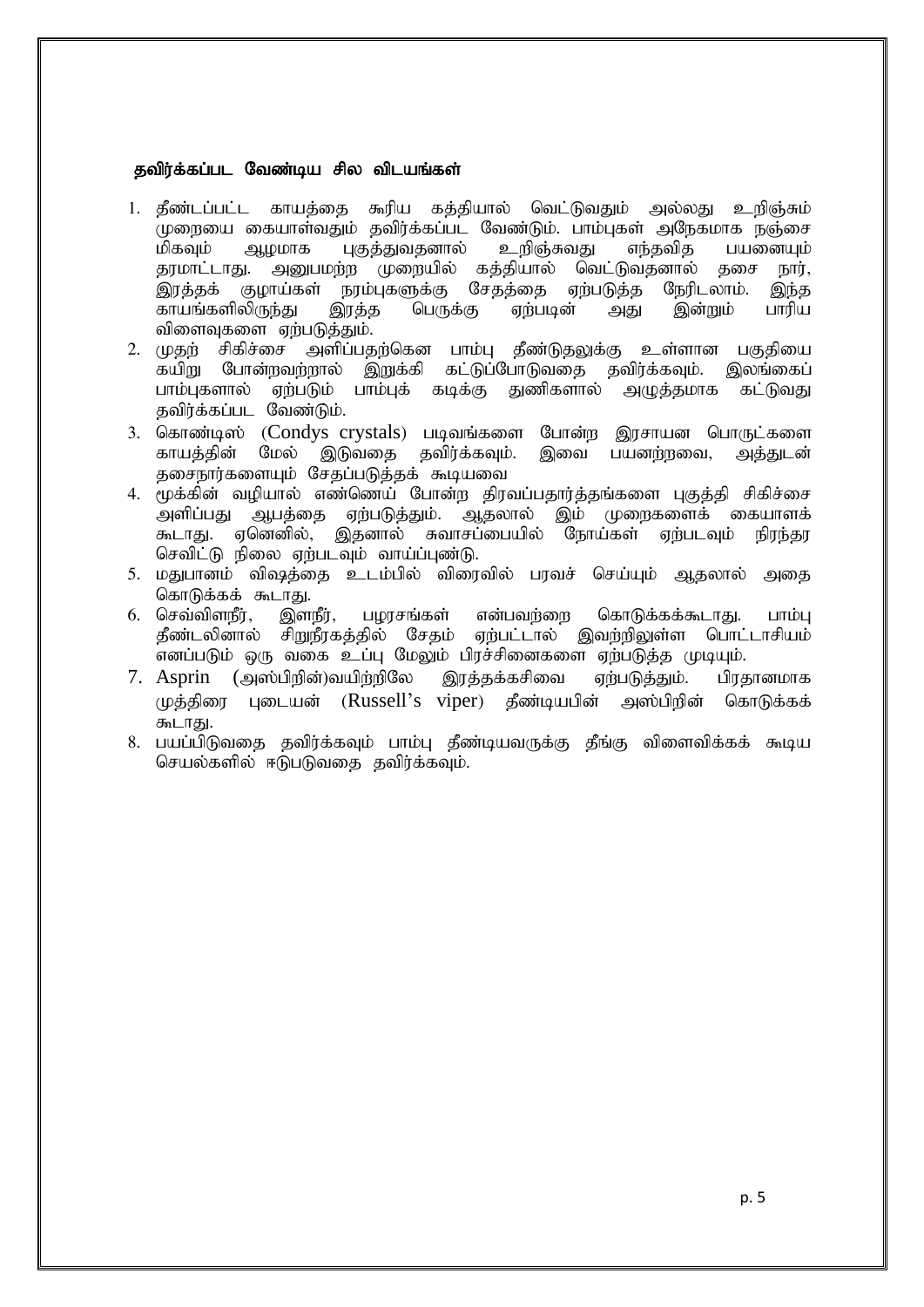| இல | விஞ்ஞானப் பெயர்       | தமிழ்ப்பெயர்          | சிங்களப்பெயர்  | ஆங்கிலப்பெயர்    |
|----|-----------------------|-----------------------|----------------|------------------|
| 01 | நயா நயா               | நாகபாம்பு             | நாயா           | Cobra            |
|    | (Naja Naja)           | நல்ல பாம்பு           | நாகயா          |                  |
| 02 | பங்கறஸ் சிறிலியஸ்     | எண்ணை பாம்பு          | தெல் கறவல      | Common krait     |
|    | (Bungarus caeruleus)  | எண்ணை விரியன்         | மகா மறுவா      |                  |
|    |                       | எட்டடி விரியன்        | ஹபறலயா         |                  |
|    |                       |                       | மாவில          |                  |
| 03 | பங்கறஸ் சிலோநிகஸ்     | எண்ணை விரியன்         | டுனுகறவல       | Ceylon krait     |
|    | (Bungarus ceylonicus) | எட்டடி விரியன்        | பொலான்கறவல     |                  |
|    |                       |                       | முடுகறவல       |                  |
| 04 | டபோய்யா நசலி          | முத்திரை புடையன்      | தித் பொலங்கா   | Russell's viper  |
|    | (Daboia russelii)     | கண்ணாடி விரியன்       | டறா பொலங்கா    |                  |
| 05 | ஹிப்னலே இனம்          | கூனல் மூக்குப்புடையன் | பொலன் திலிஸ்சா | Hump nosed viper |
|    | (Hypnale spp)         |                       | குணகற்றுவ      |                  |

## இலங்கையில் காணப்படும் அதிக விஷமுடைய பாம்புகள்

## 02) நடுத்தர விஷமுடைய நிலப்பாம்புகள்

| இல | விஞ்ஞானப் பெயர்             | தமிழ்ப்பெயர்     | சிங்களப்பெயர்      | ஆங்கிலப்பெயர்    |
|----|-----------------------------|------------------|--------------------|------------------|
| 01 | ஹிப்நாலே நேபா Hypnale       |                  | மில்றாட்ஜ்         | Millard's hump   |
|    | nepa                        |                  | முகலன்<br>கிலிஸ்சா | nose viper       |
| 02 | எக்சிஸ் கறினேற்றஸ்          | சுருட்டைப்பாம்பு | வெலி பொலங்கா       | Saw scaled viper |
|    | Echus carinatus             | பால் சுருட்டை    |                    |                  |
| 03 | றைமெறிசுரஸ் றைகொனோ          | பச்சை விரியன்    | பளபொலங்கா          | Green pit viper  |
|    | செபாலஸ்                     | கோப்பி விரியன்   |                    |                  |
|    | Trimeresurus trignocephalus |                  |                    |                  |

## $(03)$  குறைந்த விஷமுடைய நிலப்பாம்புகள்

| இல | பெயர்<br>விஞ்ஞானப் | கமிம்ப்பெயர் | சிங்களப்பெயர் | ஆங்கிலப்பெயர் |
|----|--------------------|--------------|---------------|---------------|
|    | ⊔லோனொபிஸ்          |              | நிகமுவா       | Blossom krait |
|    | சிலோனிகஸ்          |              | மலகாவல        |               |

#### <u>03) இலங்கையில் காணப்படும் குறைந்தளவுமருத்துவ முக்கியத்துவம் உடைய</u> பாம்பகள்.

| இல | விஞ்ஞானப் பெயர்        | தமிழ்ப்பெயர்       | சிங்களப்பெயர்                                                                  | ஆங்கிலப்பெயர்       |
|----|------------------------|--------------------|--------------------------------------------------------------------------------|---------------------|
| 01 | போயிகா இனம்            | கோழிப்புடையன்      | $L$ <sub>0</sub> $L$ <sup>3</sup> $\sigma$ $M$ $L$ $D$ $L$ $D$ $L$ $D$ $L$ $D$ | Cat snake           |
|    | (Boiga spp)            | பாம்பு             |                                                                                |                     |
| 02 | கலியோபிஸ்              |                    | டீபத்களுவா                                                                     | Sri Lankan coral    |
|    | மொலனியூரஸ்             |                    |                                                                                | snake               |
|    | சிங்கலியஸ்             |                    |                                                                                |                     |
| 03 | அஹெந்றுல்லா இனம்       | கண்கொத்திப் பாம்பு | அகெற்றுள்ளா                                                                    | Whip snake          |
|    | (Ahaetulla spp)        | பச்சிளை பாம்பு     | அஸ்குளா                                                                        | Vine snake          |
|    |                        |                    | கெனகடய                                                                         |                     |
| 04 | செபருஸ்றைன்சொப்ஸ்      | தண்ணீர்பாம்பு      | குணுதிய                                                                        | Dog faced water     |
|    | (Cerberus rhynchops)   | கண்ணபாம்பு         | களுவ                                                                           | snake               |
|    |                        |                    | டியபாரியா                                                                      |                     |
| 05 | கெறார்டா               |                    | ஜெநார்ட்ஜ்                                                                     | Gerard's water      |
|    | பிறிவோஸ்ரினஸ்          |                    | டியபாரியா                                                                      | snake               |
|    | (Gerarda prevostranus) |                    |                                                                                |                     |
| 06 | கிறிசோபெலியா இனம்      | பறக்கும் பாம்பு    | பொஸ்மால்                                                                       | Flying snake        |
|    | (Chrysopelea spp)      | பறநாகம்            | கரவல                                                                           | Gold and black tree |
|    |                        |                    |                                                                                | snake               |